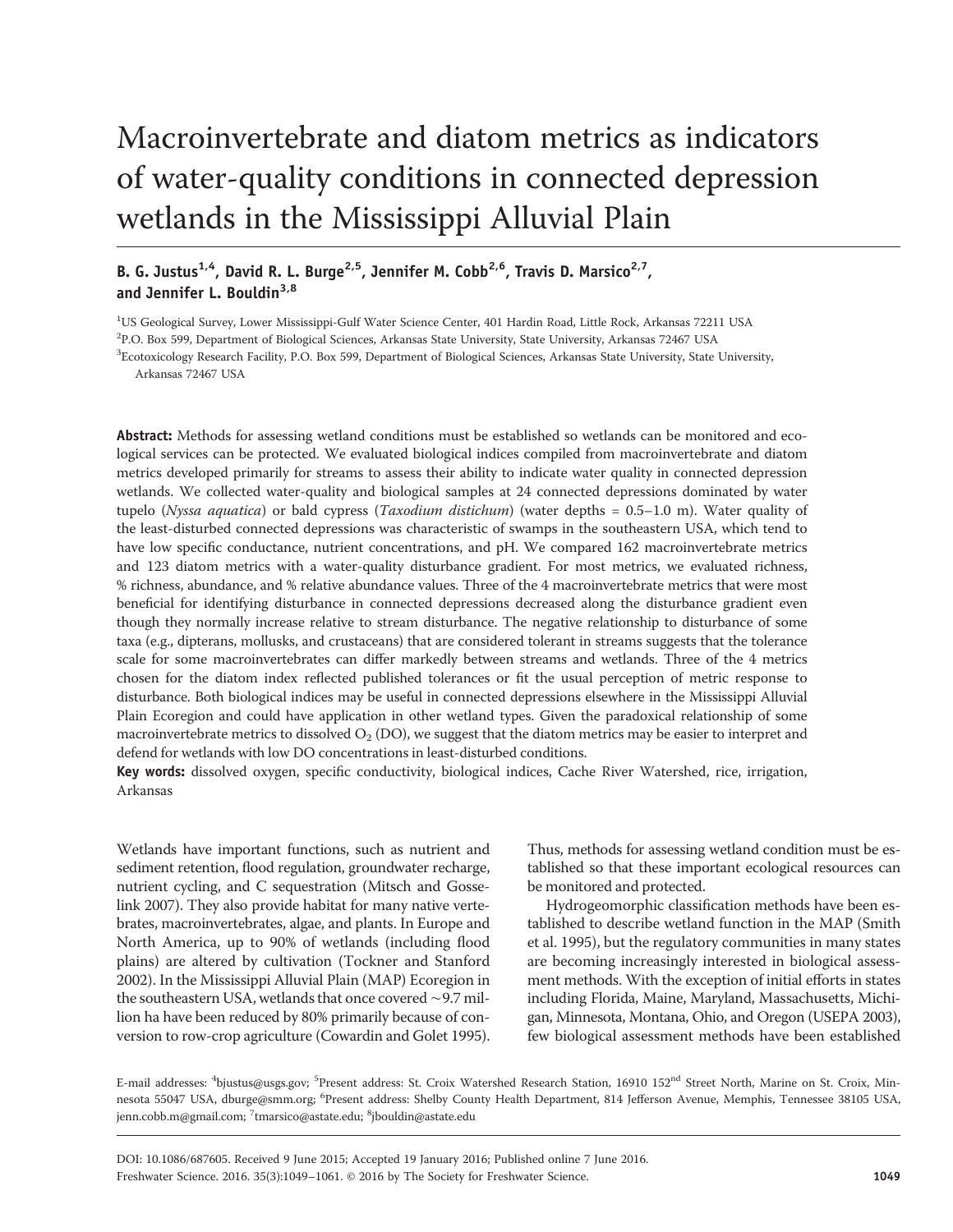to provide guidance for water-quality-based wetland evaluations. Moreover, biological indices compiled from macroinvertebrate and diatom metrics developed primarily for streams have not been evaluated for use in wetlands even though streams and wetlands have inherent biological, chemical, and physical differences. Our goal was to assess the ability of biological metrics to indicate water-quality conditions in connected depression wetlands.

We chose to study connected depressions because of their large spatial extent and their more integral connectedness to the riverine ecosystem compared with 4 other wetland classes (flats, slopes, riverine, and fringe wetlands) identified in the MAP by the US Environmental Protection Agency (EPA) and the Arkansas Multi-Agency Wetland Planning Team (MAWPT). Connected depressions are river scars situated within a 5-y floodplain and are supplied with water primarily by overbank flow (Klimas et al. 2004).

After the 1972 Clean Water Act was passed, much emphasis was placed on developing biological methods for assessing the health of upland streams, for which the fundamental relationships among dissolved  $O<sub>2</sub>$  (DO) concentration, organic pollution, and biological integrity are widely recognized. Consequently, many biological metrics with utility in stream indices include taxa that require DO concentrations (e.g., >6 mg/L) typical of aerated, pristine stream conditions (e.g., the insect orders Ephemeroptera, Plecoptera, and Trichoptera). However, even under reference conditions (Justus et al. 2012), DO concentrations in wetlands naturally can be very low (e.g., <2.0 mg/L; Mitsch and Gosselink 2007) because of a lack of aeration and the degree of decomposition associated with vast amounts of organic matter from allochthonous vegetation in lowland streams and wetlands. Low DO could explain why biological assessments based on macroinvertebrate (Gernes and Helgen 2002, Chipps et al. 2006, Suren et al. 2011) and diatom (Wang et al. 2005, Chipps et al. 2006, Lane and Brown 2007, Reiss et al. 2010) indices have been only moderately successful in wetlands.

## METHODS

## Study area

Within the MAP, the Cache River Watershed in northeastern Arkansas (Fig. 1) includes  $\sim$ 5066 km<sup>2</sup> of wetlands (Arkansaswater.org 2012). The upstream part of the watershed has been extensively altered by agricultural activity (Arkansas Natural Heritage Commission 2010), but the downstream part contains extensive bottomland hardwood swamps in 2 public holdings: the Rex Hancock Black Swamp Wildlife Management Area (Arkansas Game and Fish Commission, 2600 ha) and the Cache River National Refuge (US Fish and Wildlife Service, 22,600 ha).

#### Site selection

We used geographic information system (GIS) data provided by the MAWPT to locate connected depressions for



Figure 1. Study site locations for 24 connected depression wetlands in the Cache River Watershed, Arkansas (AR).

potential sampling. MAWPT provided an ArcGIS (version 10.3; Environmental Systems Research Institute, Redlands, California) map layer of connected depressions, as defined by a hydrogeomorphic model (Smith et al. 1995), which was compared to Google Earth<sup>®</sup> aerial imagery to identify possible study sites. We conducted reconnaissance from October 2011 to May 2012 and visited ∼85 sites. We noted nearby land use (e.g., amount of agriculture, proximity to roads and ditches), physical habitat (e.g., dominant vegetation, wetted area, and range of depths), and hydrology. We selected 38 sites for water-quality reconnaissance evaluation that we suspected of being along a water-quality gradient and were isolated from the Cache River at low stage. All sites selected for water-quality reconnaissance were dominated by water tupelo (Nyssa aquatica) or bald cypress (Taxodium distichum) and had closed canopies and water depths of 0.5 to 1.0 m. We used data from the water-quality reconnaissance conducted in early May 2012 to select 24 study sites along a water-quality and landuse gradient (least- to most-disturbed condition). We used surrounding land use, indications of altered hydrology, and water-quality data to indicate levels of disturbance.

We focused primarily on nutrient-related constituents because nutrients are the leading cause of waterbody impairment across the nation (USEPA 2002) and are a common reason for waterbody impairment in Arkansas (Arkan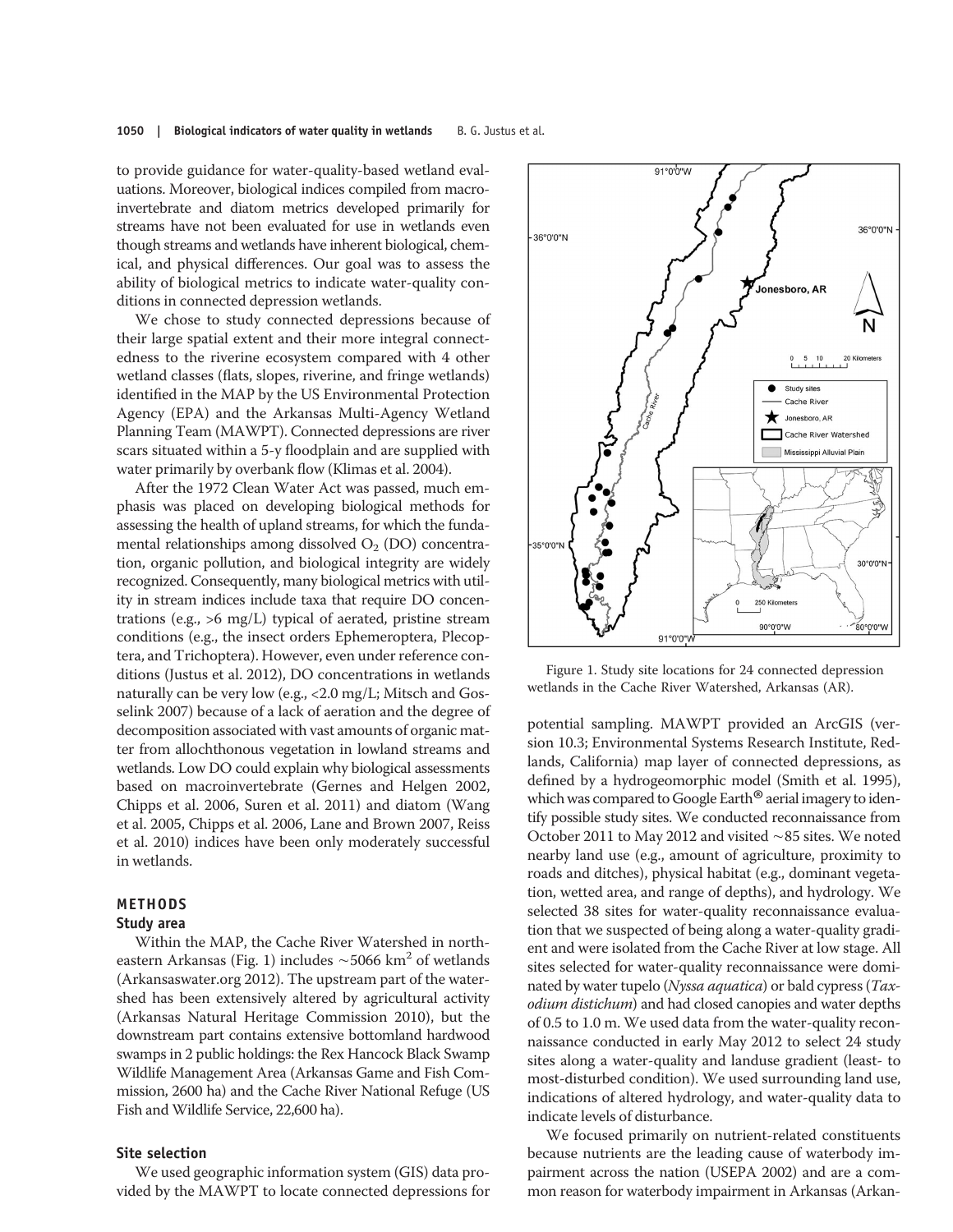sas Department of Environmental Quality 2008). However, the amount of row-crop agriculture in the study area was another consideration. Studies conducted in the 1990s during the US Geological Survey (USGS) National Water-Quality Assessment (NAWQA) Program demonstrated that high concentrations of N and P were common in streams draining agricultural areas (Fuhrer et al. 1999).

## Water-quality sampling

We collected reconnaissance and routine water-quality samples near the deepest point of each connected depression with a long-handled dipper (Danielson 2004). We preserved water samples appropriately and transported them to the Ecotoxicology Research Facility (ERF) at Arkansas State University, Jonesboro, Arkansas (A-State), within specified holding times. Samples were analyzed for 6 constituents—dissolved PO<sub>4</sub><sup>3−</sup>, total P, dissolved NH<sub>3</sub>-N, dissolved  $NO_2$ <sup>-</sup>-N, dissolved  $NO_3$ <sup>-</sup>-N, and chlorophyll *a* (Chl *a*) (Table S1). Standard quality-assurance procedures were conducted to evaluate data quality and adequacy of field and laboratory analyses (Cobb 2013). We measured DO, temperature, specific conductance, pH, and turbidity onsite on each sampling occasion with a Thermo Scientific Orion Star A329 multiparameter meter (Thermo Scientific, Waltham, Massachusetts) and a HACH 2100P Turbidimeter (Hach, Loveland, Colorado).

We conducted water-quality sampling under stable hydrological conditions in late May, June, and July 2012. Connected depressions tend to fill during the winter and spring and dry very slowly in late summer (Klimas et al. 2004). However, relatively extreme drought conditions in late spring and early summer 2012 prevented sampling at 3 of the original 24 sites in June. We discontinued sampling at those 3 sites. Because some of the original 38 sites also were dry, we conducted additional reconnaissance to identify 3 replacement sites that were needed in June (and were resampled for water quality in July). We completed a  $3<sup>rd</sup>$  and final waterquality sampling event at 21 of the 24 study sites during late July 2012, but 3 sites were dry. Thus, 18 of the 24 sites were sampled on 3 occasions, and 6 sites were sampled twice. We calculated mean concentrations for all nutrient constituents and field variables (except pH, which was calculated as a median) that were compared with biological metrics.

We conducted a 72-h DO study in early July 2012. We deployed water-quality monitors (Hydrolab MS 5; Hach) floating almost parallel to the water surface but with the DO probe submerged just beneath the surface. DO, temperature, and specific conductance were measured at 30-min intervals. Continuous DO data could not be collected at 5 of the 24 sites because of drought conditions (i.e., shallow depths < 8 cm). At those 5 sites, DO estimates were obtained by substituting values from sites that had similar conditions. Similar sites were identified by comparing instantaneous DO values among all sites obtained at a similar time of day  $(\pm 1 \text{ h})$  during the May, June, and July waterquality sampling events. The site with the lowest mean absolute difference in DO from the dry site was used as a substitute site for estimating DO at the dry site.

## Biological sampling for macroinvertebrates and diatoms

We used biological sampling methods identified in other states and regions (Lane and Brown 2007, Carlisle et al. 2013) and national protocols that have a known application (Barbour et al. 1999, Moulton et al. 2002) as the basis for methods to collect and process biological samples (Cobb 2013, Burge 2014). We conducted biological sampling in June, a time typically near baseflow conditions, in an effort to reduce variability in the quality of the biological samples. The dominant benthic habitat consisted of submerged bases of water tupelo and bald cypress, 2 species of trees that are extremely tolerant of flooding. We collected diatoms and macroinvertebrates from this substrate.

We followed a revised method based on EPA protocol (Barbour et al. 1999) to collect composited benthic macroinvertebrate (BMI) samples from the dominant habitat. At each study site, we collected BMI samples from the bases of 5 trees within a 1-ha area that included the site of waterquality sampling. We selected trees that were standing in at least 0.3-m-deep water. We used a D-frame dip net (500-μm mesh) to sweep a 0.3-m (linear) area 5 times. Sweeping was done upward from the base of the tree and at an angle to prevent the loss of specimens. We combined sampled material from all 5 trees in a 19-L bucket, filtered it through a 500-μm-mesh sieve, and elutriated it several times (Moulton et al. 2002) until it was reduced to ∼250 mL. We examined coarse material remaining after elutriation for BMIs and then discarded it. We preserved all BMI samples in 75% ethanol and returned them to the ERF for identification.

We removed and identified all BMIs except oligochaetes and chironomids, which we subsampled. Subsamples of 100 oligochaetes/sample were identified by personnel at the Aquatic Resources Center (Nashville, Tennessee). We separated Chironomidae into subsamples consisting of the larger of 10% of the total number collected or 50 individuals and chose random subsamples for identification according to Campbell et al. (2009). We mounted each specimen in Euparal (ANSCO Laboratories, Manchester, UK), removed the head, and pressed the coverslip firmly to expose the mouthparts (Epler 2001).

We identified BMIs with the aid of appropriate taxonomic keys (Klemm 1995, Epler 2001, 2006, 2010, Smith 2001, Richardson 2003, 2010, Merritt et al. 2008). We identified all BMIs to the lowest possible taxonomic level, usually genus (Cobb 2013). For quality assurance, 10% of the macroinvertebrate identifications were confirmed by EnviroScience (Stow, Ohio). All specimens collected are labeled and stored at the ERF.

We collected epidendritic diatom samples from 5 trees at each site and composited the samples. Samples were col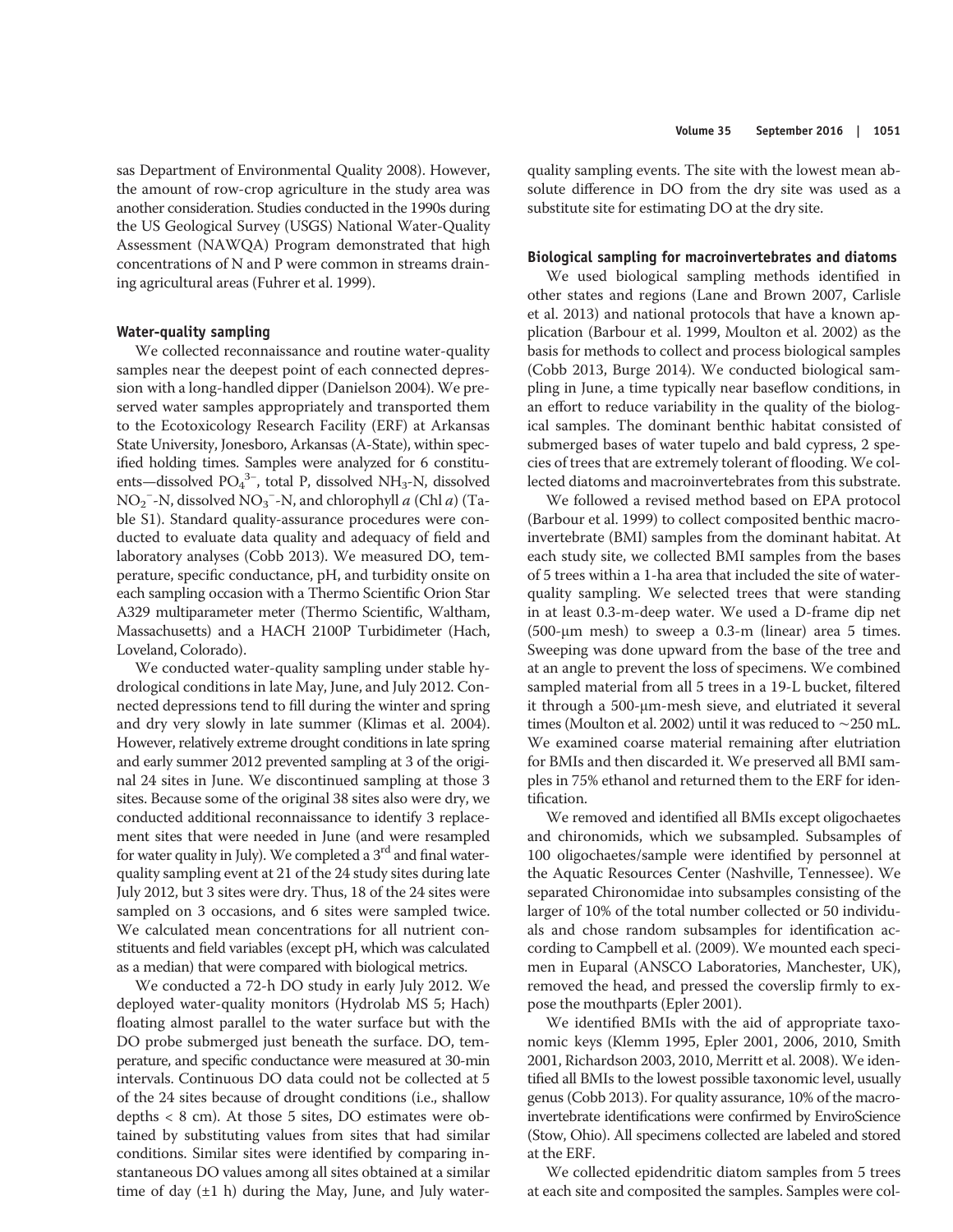lected from bald cypress at 22 sites and water tupelo at 2 sites that lacked bald cypress (Burge 2014). We used a 3.8-cm wood chisel to remove a strip of bark ∼5 cm long from each tree. We processed samples at the ERF where a toothbrush and a razor blade were used to dislodge diatoms from a 3.5-cm-diameter circle  $(9.6 \text{ cm}^2)$  on each of the 5 pieces of bark. We placed all samples in 50-mL centrifuge tubes and immersed them in 3% glutaraldehyde for preservation. We cleaned and mounted diatoms by the protocol published by Stoermer et al. (1995). We identified diatoms to the lowest possible taxonomic level, usually species (Burge 2014), with the aid of keys published by Patrick and Reimer (1966, 1975), Krammer and Lange-Bertalot (1986, 1988, 1991a, b), Spaulding et al. (2010), Krammer (2011), Lange-Bertalot et al. (2011), and Burge et al. (2015). To ensure accurate estimates of relative abundance, we used 600 valves/site to estimate biological metrics and excluded samples with abundances <300 valves/site (Stevenson and Bahls 1999). Identification and counting were conducted using light microscopy under oil immersion at 1000× magnification on an Axio Lab A1 (Zeiss, Oberkochen, Germany). Labeled slides and cleaned material used for counting are stored in the A-State Herbarium (acronym STAR, as indexed in Index Herbariorum: A Global Directory of Public Herbaria and Associated Staff).

## Disturbance-gradient analysis

We created a water-quality disturbance gradient to facilitate comparison of the relative importance of the candidate biological metrics. We used nonmetric multidimensional scaling (NMDS) in PC-ORD (version 6; MjM Software Design, Gleneden Beach, Oregon) to explore the relationships among BMI and diatom assemblages and 11 water-quality (Table 1) and 2 landuse variables (amount of agriculture and

Table 1. Selected water-quality and physical variables measured at 24 connected depressions sampled in the Cache River Watershed and evaluated with biological assemblages in nonmetric multidimensional scaling ordination plots.

| Variable                          | Median | Range           |
|-----------------------------------|--------|-----------------|
| Temperature (°C)                  | 24.58  | $22.2 - 27.43$  |
| pH                                | 6.66   | 5.59 - 7.37     |
| Dissolved $O_2$ (mg/L)            | 1.66   | $0.05 - 7.65$   |
| Specific conductance $(\mu S/cm)$ | 147    | 71.00-834.00    |
| Turbidity (NTU)                   | 17.26  | 8.05-320.95     |
| $NH_3^+$ -N (mg/L)                | 0.31   | $0.08 - 13.03$  |
| $NO3--N$ (mg/L)                   | 0.04   | $0.01 - 0.30$   |
| $NO2--N$ (mg/L)                   | 0.01   | $0.00 - 0.05$   |
| Total $P$ (mg/L)                  | 0.24   | $0.10 - 3.93$   |
| $PO_4^{3-}$ (mg/L)                | 0.06   | $0.02 - 2.08$   |
| Chlorophyll $a$ ( $\mu$ g/L)      | 4.67   | $0.17 - 100.38$ |
|                                   |        |                 |

forest buffer within 100 m of the wetland). We minimized stress in the ordinations per McCune and Grace (2002). The 3 water-quality variables with the strongest correlations with ordination scores for both assemblages and with agricultural land use in the 100-m buffer were selected for use in the disturbance gradient. We calculated scores for the disturbance gradient with the same centering method (Justus et al. 2010) used to score biological indices (described below) except that values for the 3 water-quality variables with strongest correlations with biological variation in both biological assemblages were combined. Thus, sites with the highest disturbance-gradient scores had the most-disturbed conditions.

#### Metric sources

We used 2 USGS software programs—the Macroinvertebrate Data Analysis System (IDAS; Cuffney 2003) and the Algal Data Analysis System (ADAS; a derivative of the IDAS program)—as the primary methods for calculating macroinvertebrate and diatom metrics. Both programs process multiple levels of taxonomic resolution, resolve taxonomic ambiguities, and use attribute files to calculate assemblage and tolerance metrics common to the literature (Barbour et al. 1999, Porter 2008). For most metrics, we evaluated richness, % richness, abundance, and % relative abundance values.

We calculated 162 BMI metrics with pollution tolerance data specific to the southeastern (Lenat 1993, Barbour et al. 1999) and midwestern (Hilsenhoff 1987) USA (Table S2). We also evaluated BMI metrics used in other wetland studies, including chironomid abundance; BMI diversity (Chipps et al. 2006); chironomid taxa; Ephemeroptera, Trichoptera, Sphaeriidae, and dragonflies (ETSD); and Odonata metrics (Gernes and Helgen 2002).

The 123 metrics calculated for diatoms were primarily indicative of trophic preferences (van Dam et al. 1994), water-chemistry tolerances (Potapova and Charles 2003, 2007), and pollution tolerance (Lange-Bertalot 1979, Bahls 1993; Table S3). In other wetland studies (Wang et al. 2006, Lane 2007, Lane and Brown 2007), the genera Eunotia and Pinnularia declined with disturbance, whereas Navicula and Nitzschia increased with disturbance. Therefore, we also evaluated metrics associated with these 4 genera for the diatom index.

## Multimetric biological indices

We used primarily correlation analysis and scatterplots to evaluate relationships between biological metrics and the disturbance gradient. This process is summarized in a decision tree (Fig. 2). We used Spearman rank correlations to identify and eliminate redundant metrics. When 2 metrics involving the same taxa were strongly correlated ( $\rho$  > | 0.70|), we removed 1 of the pair to prevent index bias and error. We used scatterplots to detect strong relationships,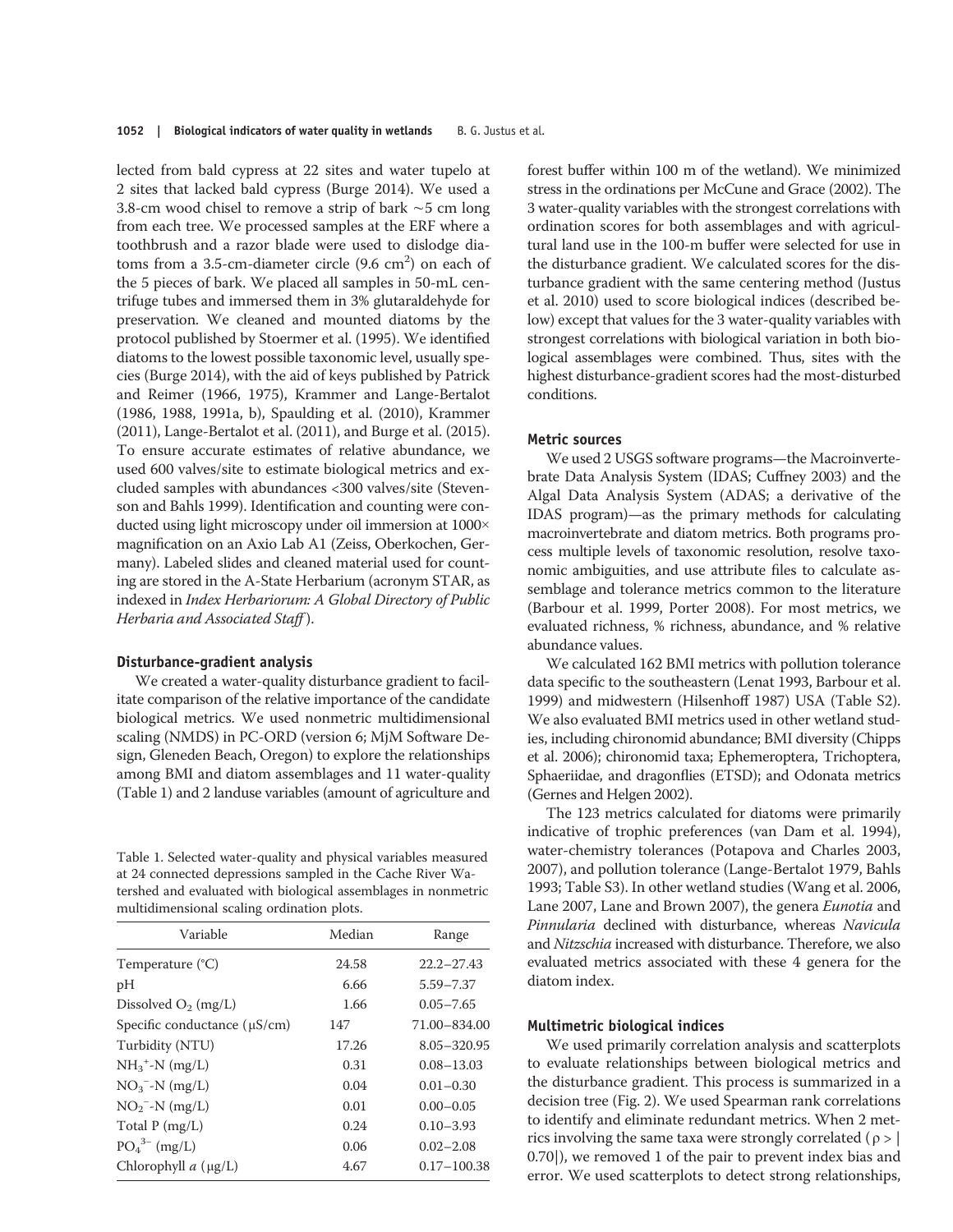

Figure 2. Decision tree indicating considerations in a metric-selection process evaluating relationships between macroinvertebrate and diatom metrics and wetland disturbance.

outlying values, and spurious correlations. Metric relevance to the disturbance gradient (i.e., decreasing or increasing abundance or richness) was the primary consideration used to decide which of the redundant metrics was retained for further analysis. We also considered ecological relevance and past use in published indices before selecting the final 4 metrics composing each biological index.

We calculated scores for the 2 biological indices by combining values for the 4 metrics on the basis of a centering method (Justus et al. 2010). The centering method is more robust than most other scoring methods (e.g., scores range from 0–100 rather than belong to preassigned metric classes of 1, 3, or 5), but it does not facilitate comparison with sites from other data sets because metric scores are based on the range of sampling conditions at sampled sites, which might not include least- or most-disturbed sites. The scoring procedure used in the centering method depends on whether high or low metric values represent least-disturbed conditions. If a high metric value indicates least-disturbed conditions, the metric value is first divided by the maximum metric value (for all 24 sites), and the quotient is multiplied by 100 to obtain a score. If a low metric value indicates least-disturbed conditions, the metric value is divided by the maximum metric value, but the resulting quotient is subtracted from 1 before being multiplied by 100. We averaged the scores for the 4 metrics to obtain an index score. Sites having the highest biological index scores had the leastdisturbed conditions. Last, we evaluated overall relationships between the final 2 biological indices and the disturbance gradient with correlations and scatterplots.

## RESULTS

## Relationships between biological assemblages and water-quality variables

Statistics for the NMDS ordinations indicated that both assemblage models were adequate (McCune and Grace 2002). Less variance was explained for the BMI than for the diatom assemblage (79 vs 91%, respectively), and stress on the ordination was slightly higher for the BMI than for the diatom assemblage (14.3 and 10.4, respectively).

BMI and diatom assemblages had strong relationships with 3 water-quality variables—specific conductance, pH, and NO3 − -N (Figs 3A, B, 4A–C). Water in the least-disturbed connected depressions had low specific conductance, low pH, and the lowest  $NO_3^-$ -N concentrations (25<sup>th</sup> percentile of mean values =  $105 \mu\text{S/cm}$ , 6.35, and 0.023 mg/L, respectively), and the 3 variables were combined to form the disturbance gradient.

DO concentration (measured in the 72-h study) was a  $4<sup>th</sup>$  water-quality variable that helped explain variability in the macroinvertebrate data (Fig. 3A). DO was positively correlated with specific conductance ( $\rho = 0.58$ ,  $p = 0.003$ ) and  $NO<sub>3</sub><sup>-</sup>-N$  ( $\rho = 0.67$ ,  $p < 0.001$ ), which were used in the disturbance gradient. The positive relationship between DO and disturbance was in contrast to expectations for most other aquatic systems (e.g., streams and lakes). Therefore, we did not include it the disturbance gradient.

The disturbance gradient calculated with pH, specific conductance, and  $\overline{NO_3}^-$ -N ranged from 1.11 to 79.7, and relationships between the disturbance gradient and the 3 water-quality variables were similar (Fig. 4A–C). The dis-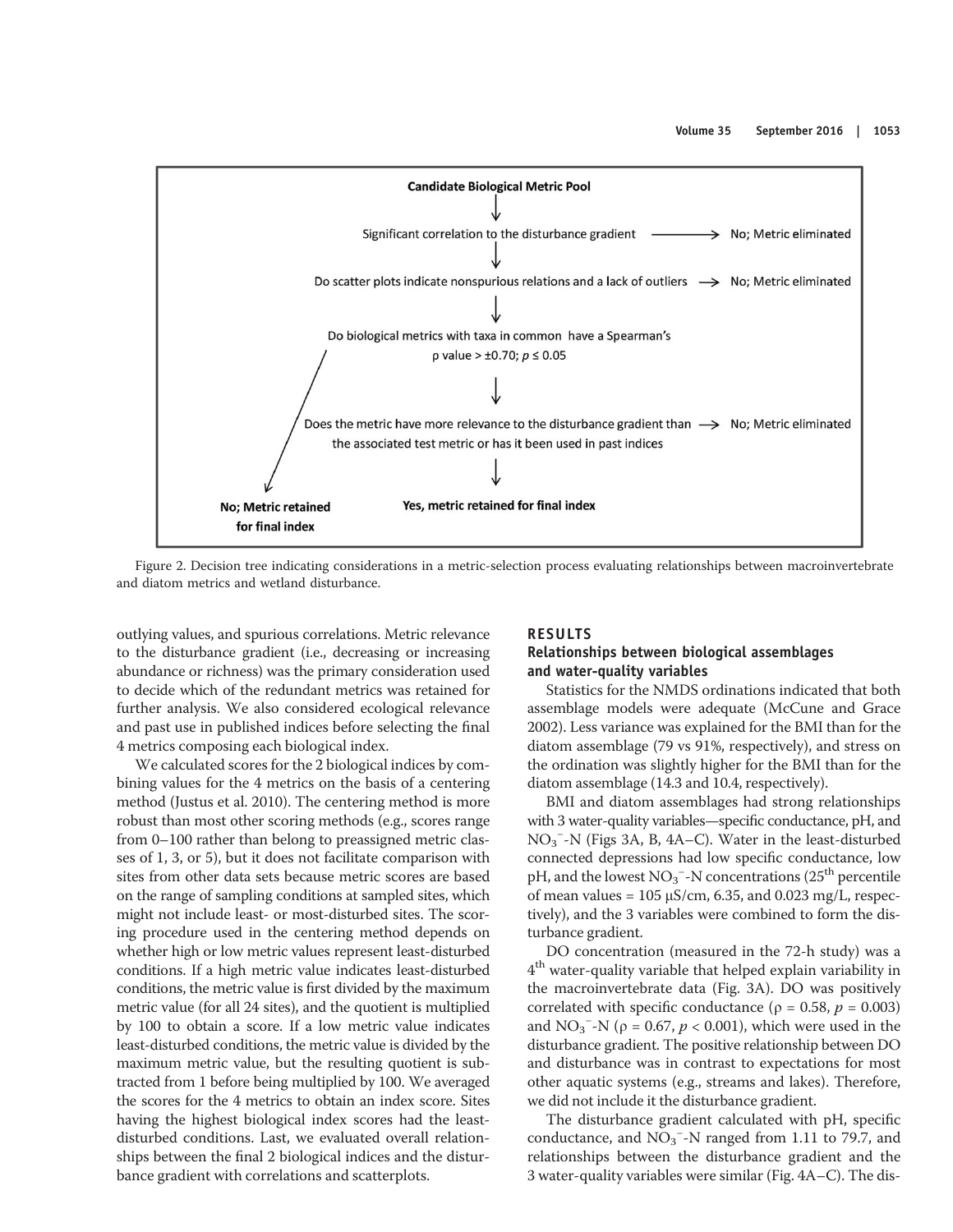

Figure 3. Nonmetric multidimensional scaling ordination plots of epidendritic macroinvertebrate (A) and diatom (B) assemblages with joint biplots of significantly correlated environmental variables at 24 connected depression wetlands sampled in the Cache River Watershed, Arkansas. Triangles and circles represent sampling sites and species, respectively. Length and direction of arrows indicate the degree of correlation with the ordination axes (% variation accounted for by each axis in parentheses).  $DO = dissolved O<sub>2</sub>$ .

turbance gradient was significantly correlated ( $p < 0.05$ ) with axis 1 of the macroinvertebrate and diatom ordinations ( $\rho = -0.44$  and  $-0.50$ , respectively).

## Biological metrics and index performance

The 4 metrics selected for the macroinvertebrate index included 3 that decreased with disturbance and 1 that increased with disturbance (Table 2, Fig. 5A–D). The 3 metrics that decreased with disturbance were % relative abundance of one of the most common chironomids collected, Kiefferulus (KiefferulusRA) (Fig. 5A), % relative abundance of Diptera (DipteraRA) (Fig. 5B), and % richness of mollusks and crustaceans (MOLCRU) (Fig. 5D). Oligochaeta richness (OligoR) increased with increasing disturbance (Fig. 5C). DipteraRA, KeifferulusRA, and OligoR were significantly correlated ( $\rho = -0.49, -0.58$ , and 0.43, respectively, all  $p < 0.05$ ) with the disturbance gradient (Fig. 5), whereas MOLCRU was not ( $\rho = -0.31$ ,  $p = 0.14$ ). The BMI index ranged from 20.8 to 80.4 and decreased in relation



Figure 4. Scatterplots and correlations for pH (A), specific conductance (B), and NO<sub>3</sub><sup>-</sup>-N (C) along a disturbance gradient at 24 connected depression wetlands sampled in the Cache River Watershed.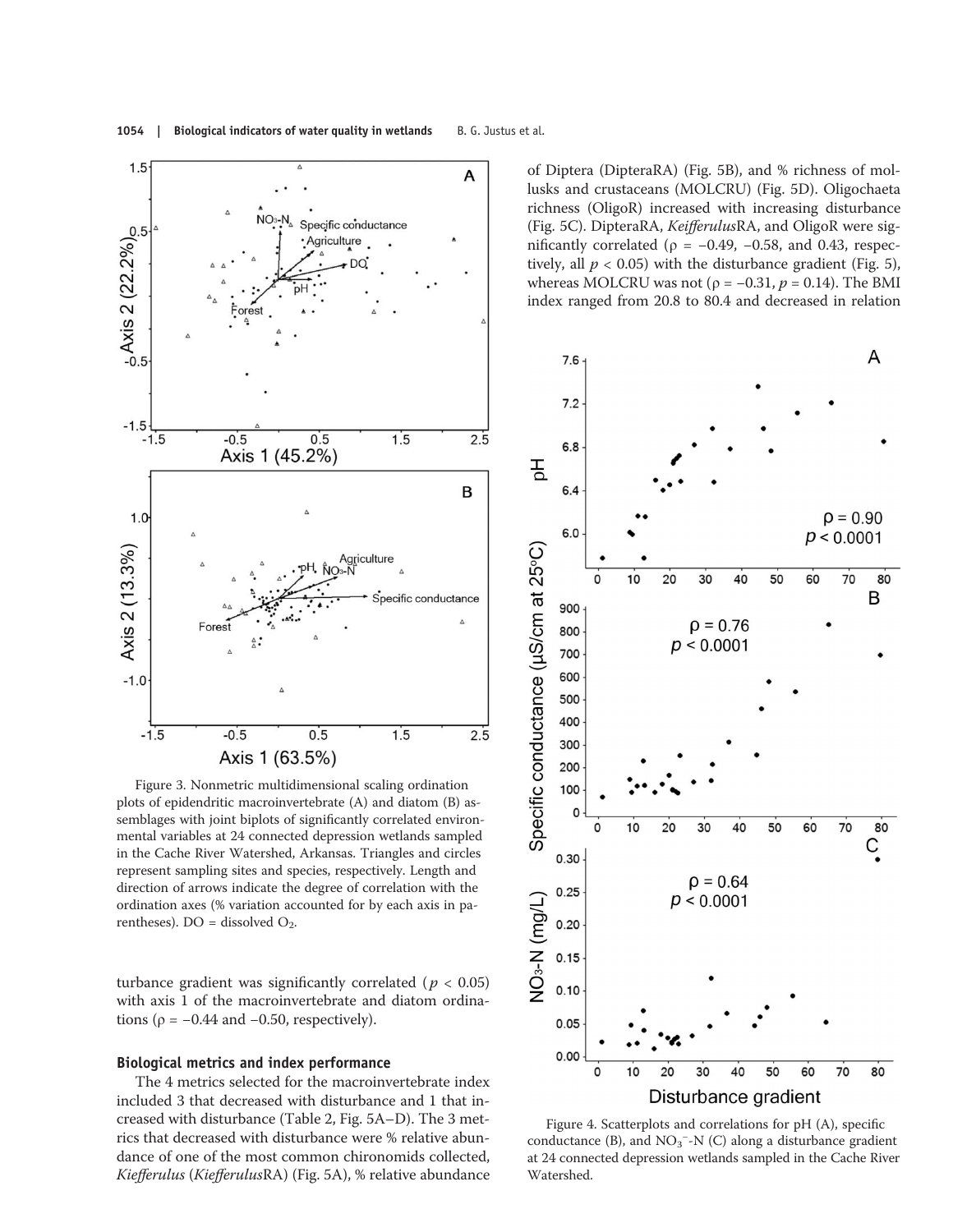Table 2. Macroinvertebrate and diatom metrics selected for 2 indices with the expected response to stream disturbance and correlation with a wetland disturbance gradient (developed using pH, specific conductance, and NO<sub>3</sub><sup>-</sup>-N data). KiefferulusRA = % relative abundance of Kiefferulus, DipteraRA = % relative abundance of Diptera, OligoR = Oligochaeta richness, MOLCRU = % richness of mollusks and crustaceans, Eunotia = % relative abundance of Eunotia, NFac = high organic N facultative diatoms, low  $TP =$  diatoms in Eastern Highland streams with an affinity for low total P, MesoSap = % relative abundance of meso/polysaprobic diatoms, BMI = benthic macroinvertebrate.

| Assemblage | Metric description | Expected response to stream disturbance              | ρ       |
|------------|--------------------|------------------------------------------------------|---------|
| <b>BMI</b> | KiefferulusRA      | Lenat 1993, Barbour et al. 1999, Merritt et al. 2008 | $-0.58$ |
| BMI        | DipteraRA          | Lenat 1993, Barbour et al. 1999, Merritt et al. 2008 | $-0.49$ |
| <b>BMI</b> | OligoR             | Lenat 1993, Barbour et al. 1999, Merritt et al. 2008 | 0.43    |
| <b>BMI</b> | <b>MOLCRU</b>      | Lenat 1993, Barbour et al. 1999, Merritt et al. 2008 | $-0.31$ |
| Diatom     | Eunotia            | Lane and Brown 2007                                  | $-0.58$ |
| Diatom     | Nfac               | ↑ van Dam et al. 1994)                               | 0.47    |
| Diatom     | low TP             | ↓ Potapova and Charles 2007                          | $-0.43$ |
| Diatom     | Meso/Sap           | ↑ van Dam et al. 1994                                | 0.36    |

to the disturbance-gradient scores ( $\rho = -0.71$ ,  $p < 0.001$ ; Fig. 5E).

The 4 metrics selected for the diatom index included 2 that decreased with disturbance and 2 that increased with disturbance (Table 2, Fig. 5F–I)). Percent relative abundance of Eunotia (Eunotia) (Fig. 5F) and diatoms in Eastern Highland streams with an affinity for low total P (low TP) (Fig. 5H) decreased with disturbance, whereas the high organic N facultative (NFac) (Fig. 5G) and % relative abundance of meso/polysaprobic diatoms (MesoSap) (Fig. 5I) increased with disturbance (Table 2). Three diatom metrics, Eunotia, low TP, and NFac, were significantly correlated with the disturbance gradient ( $\rho = -0.58$ , -0.43, and 0.47, respectively, all  $p < 0.05$ ), whereas MesoSap was not ( $\rho$  = 0.36,  $p$  = 0.08). The diatom index ranged from 10.8 to 79.8 and decreased in relation to the disturbance-gradient scores ( $p = -0.64$ ,  $p < 0.001$ ; Fig. 5J).

#### Index comparison

Based on performance of the 2 indices relative to the disturbance gradient, both assemblages seem to be good candidates for biological monitoring of connected depressions. The BMI index had a slightly higher correlation with the disturbance gradient than the diatom index ( $\rho = -0.71$  and −0.64, respectively). Correlations of the BMI and diatom metrics with the disturbance gradient ranged from |0.31| to |0.58| and |0.36| to |0.58|, respectively, and both indices used 1 metric that was not significantly correlated with disturbance. The diatom index had a higher correlation with specific conductance than did the BMI index ( $\rho = -0.70$ and −0.53, respectively), but the 2 indices were similarly correlated with pH and  $NO<sub>3</sub><sup>-</sup>-N$  (ρ range from -0.55 to −0.61). Correlations and scatterplots indicated that relationships between the 2 biological indices and the disturbance gradient were much stronger than relationships between individual biological metrics and the disturbance gradient.

#### **DISCUSSION**

## Significance of the disturbance gradient and relationship of DO to wetland disturbance

The water quality of least-disturbed connected depressions was characteristic of inland backwater swamps in the southeastern USA, which generally have low specific conductance, nutrient concentrations, and pH (Mitsch and Gosselink 1993). Mitsch and Gosselink (1993) reported that  $NO<sub>3</sub>$ -N concentrations in bald cypress–water tupelo swamps in southern Illinois were often <0.01 mg/L and pH values near 6.0 could be expected. Specific conductance, pH, and NO<sub>3</sub><sup>-</sup>-N concentrations were higher at connected depressions sampled in the extreme northern part of our study area (where adjacent agricultural land use was substantially greater) than at connected depressions in the southernmost part of the study area. Thus, our use of specific conductance, pH, and  $\overline{NO_3}^-$ -N in the disturbance gradient can be justified because they have recognized relationships to disturbance in wetlands.

The 3 variables included in the disturbance gradient, and particularly specific conductance, also have a probable connection to agricultural irrigation. The complex drainage system in the low-gradient MAP often facilitates hydrologic connectivity between wetlands and agricultural fields where irrigated crops, such as corn, milo, rice, and soybeans, are rotated. Most crops are irrigated to some degree, but rice fields are flooded with several centimeters of water for most of the growing season. Rice is the most common crop grown in the Cache River Watershed (National Agriculture Statistics Service 2015).

In the Cache River Watershed and other areas of the MAP that are not near large rivers, groundwater is used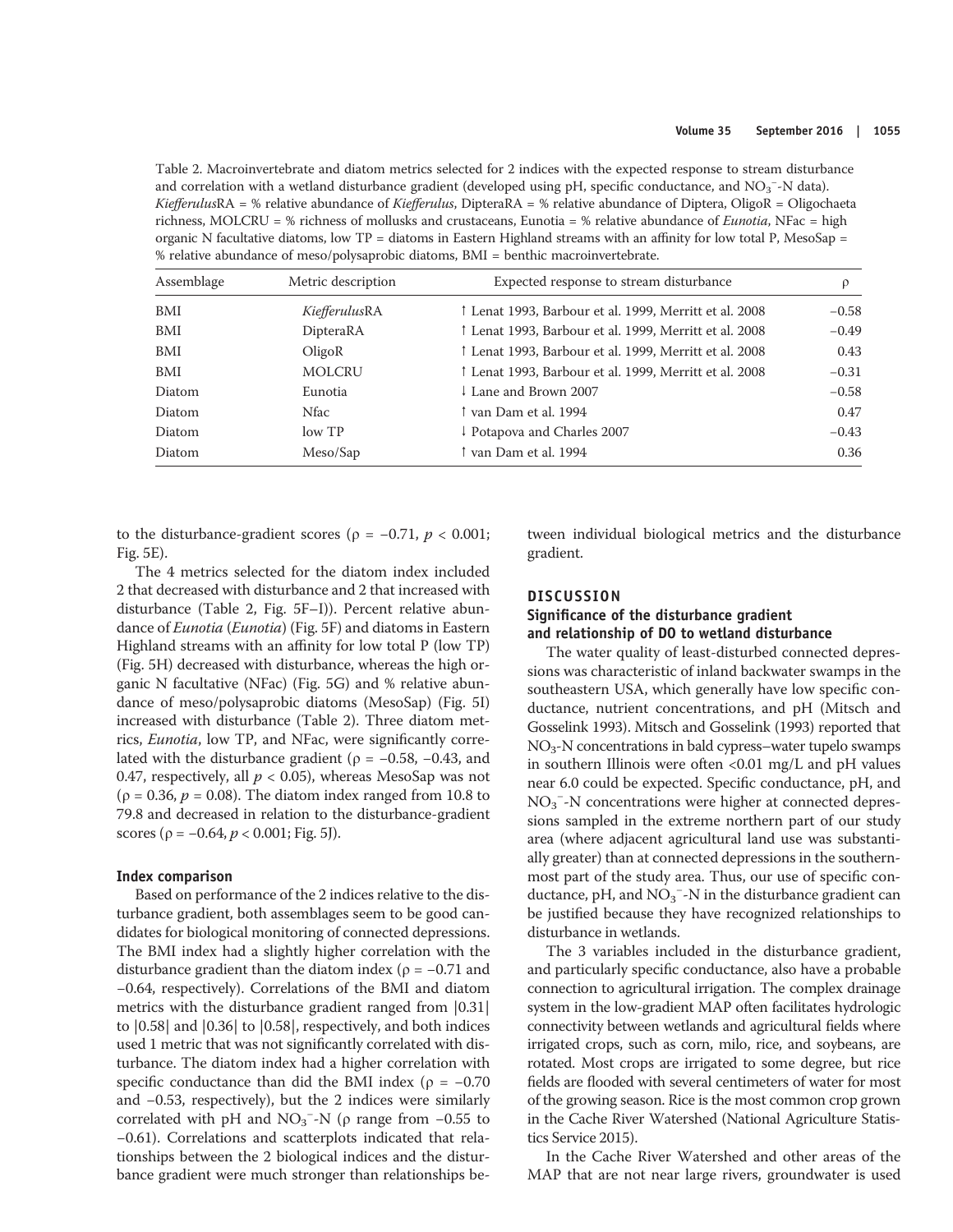

Figure 5. Scatterplots and correlations for % relative abundance of Kiefferulus (KiefferulusRA) (A), % relative abundance of Diptera (DipteraRA) (B), Oligochaeta richness (OligoR) (C), % richness of mollusks and crustaceans (MOLCRU) (D), the macroinvertebrate index (E), % relative abundance of Eunotia (Eunotia) (F), high organic N facultative diatoms (NFac) (G), diatoms in Eastern Highland streams with an affinity for low total P (low TP) (H), % relative abundance of meso/polysaprobic diatoms (MesoSap) (I), and the diatom index (J) along a disturbance gradient index (developed using pH, specific conductance, and NO<sub>3</sub><sup>-</sup>-N) at 24 connected depression wetlands sampled in the Cache River Watershed, Arkansas.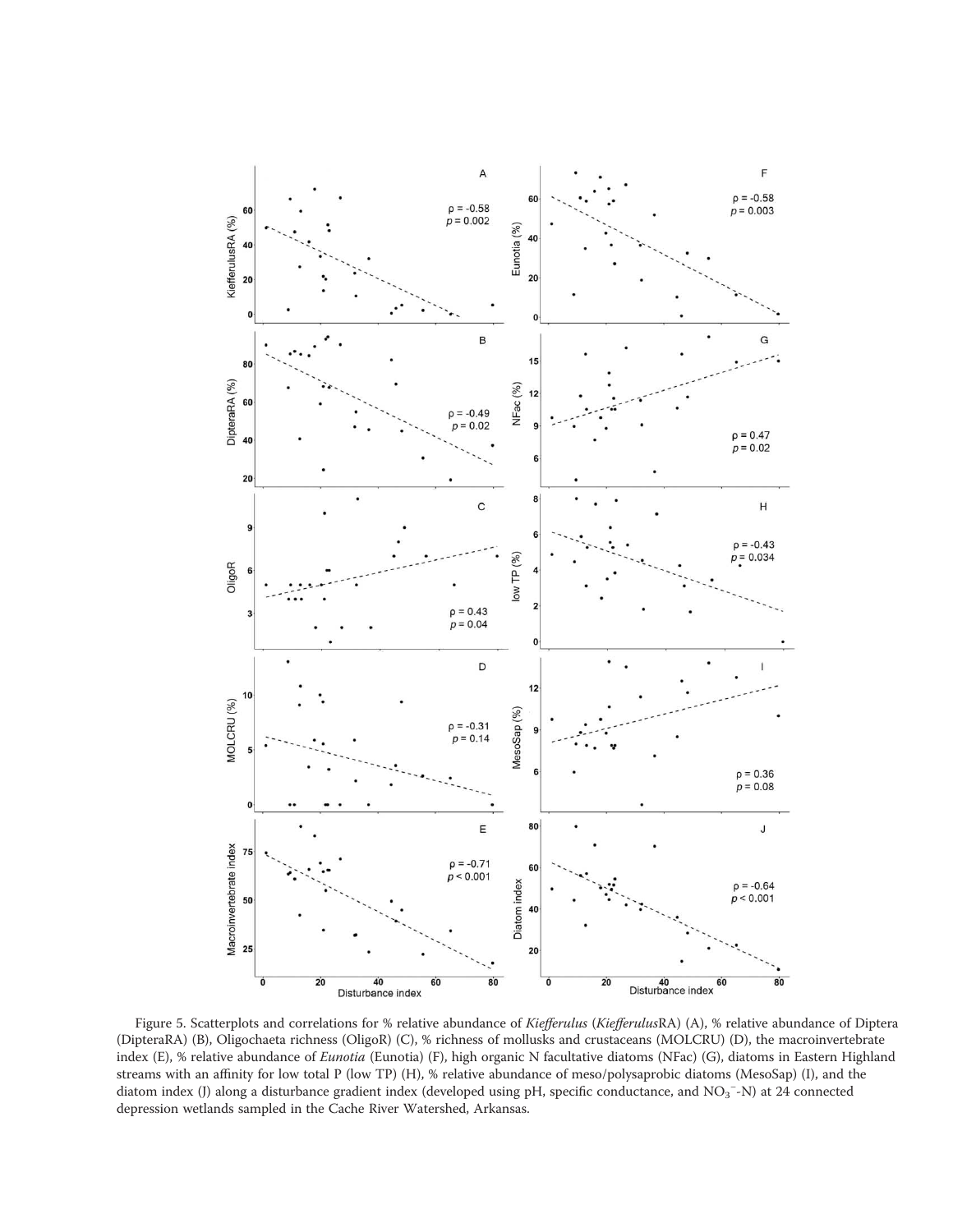more often than surface water for irrigation. Groundwater from the Mississippi River Valley alluvial aquifer has much higher specific conductance than does surface water (Boswell et al. 1968), and streams generally would be expected to have higher specific conductance than wetlands because of the degree of groundwater influence on streams during baseflow conditions (Payn et al. 2012). Data from the USGS National Water Information System database (USGS 2001) were used to calculate median specific conductance for 2 large surface-water and groundwater data sets. The median specific conductance of 220 measurements made at 38 streams in the MAP from 1996 to 1998 by the USGS NAWQA Program was 334 μS/cm. However, the median specific conductance for 2938 measurements from the Mississippi River Valley alluvial aquifer made by the USGS was 593 μS/cm, which was ∼77% higher than surface-water measurements of specific conductance (Kresse et al. 2014). The highest specific conductance measurements recorded in connected depressions in our study were an indication of runoff associated with groundwater irrigation. NO<sub>3</sub><sup>-</sup>-N concentrations and pH of irrigation runoff from agricultural fields also would be higher than expected in water from least-impaired wetlands.

DO concentrations in the connected depressions also indicate that agricultural irrigation may be influencing water quality, albeit in a manner that would be considered favorable for a stream study. Isolated wetlands in the MAP characteristically have low DO concentrations because of anaerobic conditions, particularly in summer (Mitsch and Gosselink 2007). Thus, in this habitat, low DO concentration is not an indication of poor water quality (Vymazal and Kröpfelová 2008). Overflowing irrigation waters from shallow, ponded rice fields exposed to intense sunlight have DO concentrations much higher (Forés and Comín 1992) than concentrations in least-disturbed connected depressions that have dense canopies, which inhibit light and are sources of copious amounts of organic material.

## Metrics selected for the indices and issues regarding ecological relevance

In some cases, BMI metrics used to indicate sources of organic pollution in streams were useful for indicating least-disturbed conditions in connected depressions. This apparent discrepancy probably is associated with differences in DO at least-disturbed connected depressions and least-disturbed streams. The positive relationship between DO and wetland disturbance observed in our study was an important consideration regarding the ecological relevance of all biological metrics. Three of the 4 macroinvertebrate metrics that were most beneficial for identifying disturbance in connected depressions decreased relative to the disturbance gradient even though they generally increase relative to disturbance gradients in streams (Lenat 1993; Table 2). Three examples of macroinvertebrate metrics that performed differently (if not inversely) than would be expected in a stream setting were KiefferulusRA, DipteraRA, and MOLCRU. Kiefferulus was often the most common chironomid collected in the 24 connected depressions. Even though Kiefferulus has been assigned a tolerance value of 10 (most tolerant) in southeastern streams (Lenat 1993), KiefferulusRA decreased with increasing disturbance in our wetland study. Our results are supported by the findings of Gernes and Helgen (2002) and Chipps et al. (2006), who noted that chironomids generally decrease with increasing wetland disturbance. Like Kiefferulus, other dipterans, mollusks, and crustaceans generally are considered to be tolerant in streams (Lenat 1993, Barbour et al. 1999, Merritt et al. 2008), but the relationships of KiefferulusRA, DipteraRA, and MOLCRU to disturbance suggest that for some macroinvertebrate taxa, the organic-pollution "tolerance" responses and, therefore, the tolerance values that should be used, can differ between wetlands and streams. Rather than being an indicator of undesirable, unnatural conditions, the occurrence of taxa tolerant of low DO conditions in wetlands may be described more appropriately as a response to an ecological-niche-based mechanism (Chase and Myers 2011). Essentially, low DO conditions in shallow, connected depressions result in niche space that is limited in other aquatic environments and is limiting to many aquatic species that occur in those environments.

In contrast, relationships between diatom metrics and the disturbance gradient were more typical of the classic response that might be predicted from stream bioassessment literature. At least 3 of the 4 metrics chosen for the diatom index reflect published tolerance values (van Dam et al. 1994, Potapova and Charles 2007) or fit the traditional perception of metric response to wetland disturbance (Lane and Brown 2007, Lougheed et al. 2007). Ortiz-Lerin and Cambra (2007) documented strong relationships between Eunotia and specific conductance and pH, in which the relative abundance of Eunotia declined as the disturbance gradient increased. Two diatom metrics are related to nutrients—NFac and diatoms with a low TP affinity. The increase of NFac diatoms relative to disturbance was expected because  $\text{NO}_3$ <sup>-</sup>-N concentration was identified as an important water-quality variable and was used in the disturbance gradient. The negative relationship between diatoms with a low TP affinity and disturbance also might be expected, although P did not seem to be a good indicator of disturbance in the connected depressions, perhaps because P was naturally limited.

The diatom metric MesoSap performed opposite of what would be expected in a stream. MesoSap diatoms typically are associated with high organic matter and generally increase as  $O_2$  is depleted (Porter 2008). However, values were slightly higher at connected depressions with the highest DO concentrations. Slight (but not significant)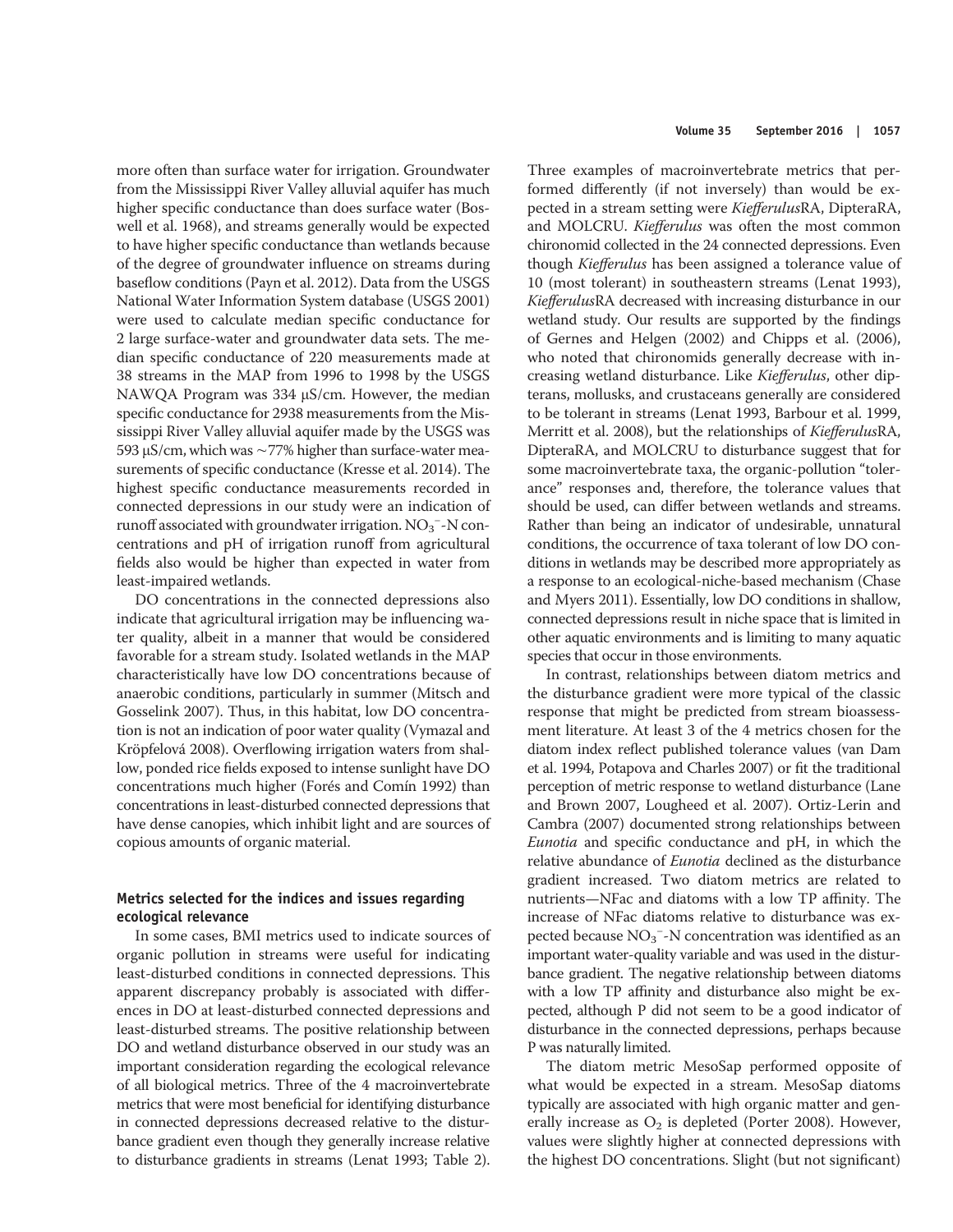increases in the relative abundance of MesoSap diatoms also could be related to nutrients (e.g., increasing  $\overline{\text{NO}_3}^{-1}$ N), which were associated with our disturbance gradient.

Our results demonstrate that some metrics performed differently in the wetland setting than they would in a stream setting. Nevertheless, BMI and diatom metrics developed for streams were useful indicators of water-quality conditions in connected depression wetlands. Given the paradoxical relationships of some BMI metrics to DO, however, our results suggest that, compared with macroinvertebrate metrics, the ecological relevance of diatom metrics may be easier to interpret and defend for wetlands that have low DO under least-disturbed conditions.

## Limitations and future research

The hydrology of areas dominated by row crops is often complex and highly altered because drainage systems are engineered to remove water from cropland. Our study demonstrated that these drainage systems can be sources of agricultural irrigation runoff and can influence wetland water quality and, ultimately, resident biota. Water-quality conditions in connected depressions and other wetlands are reset seasonally when they are flooded by adjacent rivers or irrigation water, but the degree of river and field connectivity is often subtle and difficult to track. If streamflow gages were proximal to sites suspected of being affected by irrigation, researchers could account better for variability associated with natural stream hydrology and water-quality conditions.

Studies are needed to investigate the specific interactions among wetland disturbances and aquatic biota. Wetland condition assessments are important, and even though the recent, immediate focus has been on streams, more energy is being focused on wetlands in some states. Continued efforts to develop biological indicators for depressional wetlands and other wetland types will inform future work and expand bioassessment capabilities in the MAP Ecoregion and elsewhere.

Diatom data from our study have been contributed to the website, Diatoms of the United States (Spaulding et al. 2010), which is a publicly accessible database collaboratively supported by the US EPA and the USGS, with contributions from numerous academic institutions across North America. Wetlands have been monitored less than most other aquatic environments, and new diatom metrics probably will be developed as diatom taxonomy is expanded to include more taxa that inhabit wetlands.

## ACKNOWLEDGEMENTS

We recognize and thank Bradley Meredith of the USGS and Richard Warby of The Warby Group, LLC, for their assistance in sample collections. We acknowledge funding support from the US EPA (grant CD-00F353-01-0). We thank the Arkansas MAWPT for their assistance in site selection. We thank Mark B.

Edlund and Sarah Spaulding for their assistance in diatom taxonomy and for facility support at the Iowa Lakeside Laboratory. We thank the Arkansas Game and Fish Commission, US Fish and Wildlife Service, and local landowners for granting permission to access sample sites. Also, we thank the students and staff at the Arkansas State University Ecotoxicology Research Facility for their assistance on the project and the University of Arkansas, Division of Agriculture for additional support. Any use of trade, firm, or product names is for descriptive purposes only and does not imply endorsement by the US Government.

## LITERATURE CITED

- APHA (American Public Health Association). 2005. Standard methods for the examination of water and wastewater. 21<sup>st</sup> edition. American Public Health Association, American Water Works Association, and Water Environment Federation, Washington, DC.
- Arkansas Department of Environmental Quality. 2008. 2008 list of impaired waterbodies (303(d) list). Department of Environmental Quality, Little Rock, Arkansas. (Available from: http://www.adeq.state.ar.us/water/branch\_planning/pdfs/303d \_list\_2008.pdf)
- Arkansas Natural Heritage Commission. 2010. Cache River Natural Area. Natural Heritage Commission, Little Rock, Arkansas. (Available from: http://www.naturalheritage.com/Natural \_Areas/find-a-natural-area
- Arkansaswater.org. 2012. Cache Watershed. Little Rock, Arkansas. (Available from: http://arkansaswater.org/index.php?option =com\_content&task=view&id=127)
- Bahls, L. L., 1993. Periphyton bioassessment protocols for Montana streams. Montana Department of Health and Environmental Sciences, Water Quality Bureau, Helena, Montana.
- Barbour, M. T., J. Gerritsen, B. D. Snyder, and J. B. Stribling. 1999. Rapid bioassessment protocols for use in streams and wadeable rivers: periphyton, benthic macroinvertebrates and fish. 2<sup>nd</sup> edition. EPA 841-B-99-002. Office of Water, US Environmental Protection Agency, Washington, DC.
- Boswell, E. H., E. M. Cushing, and R. L. Hosman. 1968. Quaternary aquifers in the Mississippi Embayment. U.S. Geological Survey Professional Paper 448-E. US Government Printing Office, Washington, DC.
- Burge, D. R. L. 2014. Relations of water quality, land use buffers, and diatom communities of connected depressions within the Cache River Watershed, Arkansas, USA. MSc Thesis, Arkansas State University, Jonesboro, Arkansas.
- Burge, D. R. L., T. D. Marsico, and M. B. Edlund. 2015. Stauroneis kingstonii sp. nov. (Bacillariophyta: Naviculales), a new diatom species from the Black Swamp, Arkansas, USA. Phytotaxa 205:177–186.
- Campbell, B. D., R. J. Haro, and W. B. Richardson. 2009. Effects of agricultural land use on chironomid communities: comparisons among natural wetlands and farm ponds. Wetlands 29: 1070–1080.
- Carlisle, D. M., M. R. Meador, T. M. Short, C. M. Tate, M. E. Gurtz, W. L. Bryant, J. A. Falcone, and M. D. Woodside. 2013. The quality of our nation's waters—ecological health in the nation's streams, 1993–2005. U.S. Geological Survey Circular 1391. US Geological Survey, Reston, Virginia.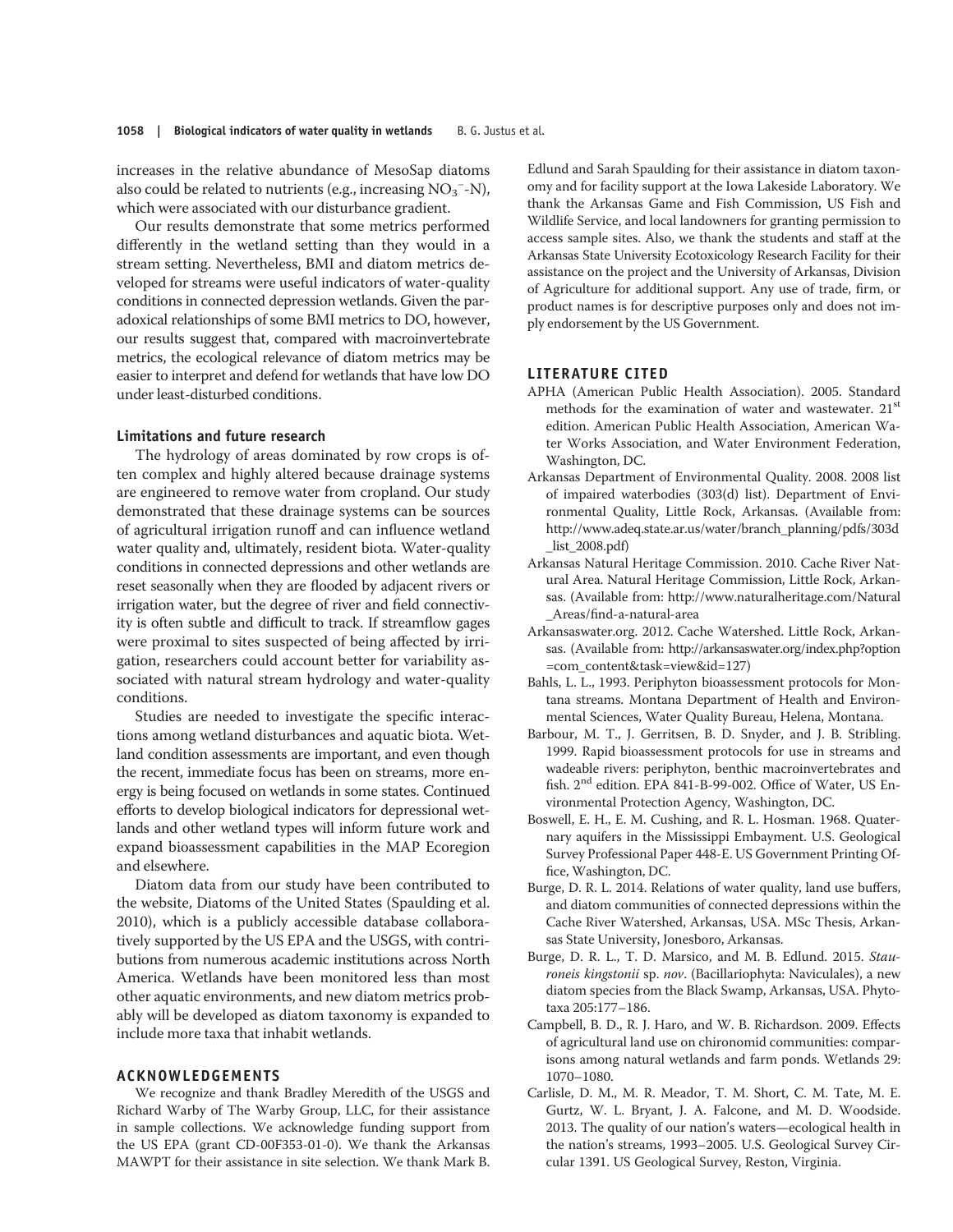- Chase, J. M., and J. A. Myers. 2011. Disentangling the importance of ecological niches from stochastic processes across scales. Philosophical Transactions of the Royal Society Series B: Biological Sciences 366:2351–2363.
- Chipps, S. R., D. E. Hubbard, K. B. Werlin, N. J. Haugerud, K. A. Powell, J. Thompson, and T. Johnson. 2006. Association between wetland disturbance and biological attributes in floodplain wetlands. Wetlands 26:497–508.
- Cobb, J. 2013. Macroinvertebrates as bioindicators of water quality in wetlands of the Cache River Watershed, Arkansas. MSc Thesis, Arkansas State University, Jonesboro, Arkansas.
- Cowardin, L. M., and F. C Golet. 1995. US Fish and Wildlife Service 1979 wetland classification: a review. Vegetatio 118(1–2): 139–152.
- Cuffney, T. F. 2003. User's manual for the National Water-Quality Assessment Program Invertebrate Data Analysis System (IDAS) software. Version 3. U.S. Geological Survey, Open-File Report 03-172. US Geological Survey, Reston, Virginia.
- Danielson, T. 2004. Protocols for collecting water grab samples in rivers, streams, and freshwater wetlands. No. DEPLW0637. Bureau of Land and Water Quality, Maine Department of Environmental Protection, Augusta, Maine.
- Epler, J. H. 2001. Identification manual for the larval Chironomidae (Diptera) of North and South Carolina: a guide to the taxonomy of the midges of the southeastern United States, including Florida. St Johns River Water Management District, Palatka, Florida. (Available from: http://www.sjrwmd.com /technicalreports/pdfs/SP/SJ2001-SP13.pdf)
- Epler, J. H. 2006. Identification manual for the aquatic and semiaquatic Heteroptera of Florida (Belostomatidae, Corixidae, Gelastocoridae, Gerridae, Hebridae, Hydrometridae, Mesoveliidae, Naucoridae, Nepidae, Notonectidae, Ochteridae, Pleidae, Saldidae, Veliidae). Florida Department of Environmental Protection, Division of Water Resource Management, Tallahassee, Florida.
- Epler, J. H. 2010. The water beetles of Florida: an identification manual for the families Chrysomelidae, Curculionidae, Dryopidae, Dytiscidae, Elmidae, Gyrinidae, Haliplidae, Helophoridae, Hydraenidae, Hydrochidae, Hydrophilidae, Noteridae, Psephenidae, Ptilodactylidae and Scirtidae. Florida Department of Environmental Protection, Division of Water Resource Management, Tallahassee, Florida.
- Forés, E., and F. A. Comín. 1992. Ricefields, a limnological perspective. Limnetica 8:101–109.
- Fuhrer, G. J., R. J. Gilliom, P. A. Hamilton, J. L. Morace, L. H. Nowell, J. F. Rinella, J. D. Stoner, and D. A. Wentz. 1999. The quality of our nation's water: nutrients and pesticides. U.S. Geological Survey Circular 1225. US Geological Survey, Reston, Virginia.
- Gernes, M. C., and J. C. Helgen. 2002. Indexes of biological integrity (IBI) for large depressional wetlands in Minnesota. Minnesota Pollution Control Agency, St Paul, Minnesota.
- Hilsenhoff, W. L. 1987. An improved biotic index of organic stream pollution. Great Lakes Entomologist 20:31–39.
- Justus, B. G., S. V. Mize, J. Wallace, and D. Kroes. 2012. Invertebrate and fish assemblage relations to dissolved oxygen minima in lowland streams of southwestern Louisiana. River Research and Applications 30:11–28.
- Justus, B. G., J. C. Petersen, S. R. Femmer, J. V. Davis, and J. E. Wallace. 2010. A comparison of algal, macroinvertebrate, and

fish assemblage indices for assessing low-level nutrient enrichment in wadeable Ozark streams. Ecological Indicators 10:627–638.

- Klemm, D. J. 1995. Identification guide to freshwater leeches (Annelida: Hirudinea) of Florida and other southern states. Florida Department of Environmental Protection, Tallahassee, Florida.
- Klimas, C. V., E. O. Murray, J. Pagan, H. Langston, and T. Foti. 2004. A regional guidebook for applying the hydrogeomorphic approach to assessing wetland functions of forested wetlands in the Delta Region of Arkansas, Lower Mississippi River Alluvial Valley. US Army Corps of Engineers Engineer Research and Development Center, Vicksburg, Mississippi. (Available from: http://el.erdc.usace.army.mil/elpubs/pdf/trel04 -16.pdf)
- Krammer, K. 2011. The genus Pinnularia. Volume 1 in H. Lange-Bertalot (editor). Diatoms of the European inland waters and comparable habitats. Koeltz Scientific Books, Koenigstein, Germany.
- Krammer, K., and H. Lange-Bertalot. 1986. Bacillariophyceae. 1. Teil: Naviculaceae. In H. Ettl, J. Gerloff, H. Heynig, and D. Mollenhauer (editors). Süsswasser flora von Mitteleuropa, Band 2/1. Gustav Fischer Verlag, Stuttgart, Germany.
- Krammer, K., and H. Lange-Bertalot. 1988. Bacillariophyceae. 2. Teil: Bacillariaceae, Epithemiaceae, Surirellaceae. In H. Ettl, J. Gerloff, H. Heynig, and D. Mollenhauer (editors). Süsswasser flora von Mitteleuropa, Band 2/2. Gustav Fischer Verlag, Stuttgart, Germany.
- Krammer, K., and H. Lange-Bertalot. 1991a. Bacillariophyceae. 3. Teil: Centrales, Fragilariaceae, Eunotiaceae. In H. Ettl, J. Gerloff, H. Heynig, and D. Mollenhauer (editors). Süsswasser flora von Mitteleuropa, Band 2/3. Gustav Fischer Verlag, Stuttgart, Germany.
- Krammer, K., and H. Lange-Bertalot. 1991b. Bacillariophyceae. 4. Teil: Achnanthaceae, Kritische Ergänzungen zu Navicula (Lineolatae) und Gomphonema, Gesamtliteraturverzeichnis Teil 1–4. In H. Ettl, G. Gärtner, J. Gerloff, H. Heynig, and D. Mollenhauer (editors). Süsswasserflora von Mitteleuropa, Band 2/4. Gustav Fischer Verlag, Stuttgart, Germany.
- Kresse, T. M., P. D. Hays, K. R. Merriman, J. A. Gillip, D. T. Fugitt, J. L. Spellman, A. M. Nottmeier, D. A. Westerman, J. M. Blackstock, and J. L. Battreal. 2014. Aquifers of Arkansas protection, management, and hydrologic and geochemical characteristics of groundwater resources in Arkansas: U.S. Geological Survey Scientific Investigations Report 2014–5149. US Geological Survey, Reston, Virginia.
- Lane, C. R. 2007. Assessment of isolated wetland condition in Florida using epiphytic diatoms at genus, species, and subspecies taxonomic resolution. EcoHealth 4:219–230.
- Lane, C. R., and M. T. Brown. 2007. Diatoms as indicators of isolated herbaceous wetland condition in Florida, USA. Ecological Indicators 7:521–540.
- Lange-Bertalot, H. 1979. Pollution tolerance of diatoms as a criterion for water quality estimation. Nova Hedwigia 64:285–304.
- Lange-Bertalot, H., M. Bak, A. Witkowski, and N. Tagliaventi. 2011. Eunotia and some related genera. Volume 6 in H. Lange-Bertalot (editor). Diatoms of the European inland waters and comparable habitats. Koeltz Scientific Books, Koenigstein, Germany.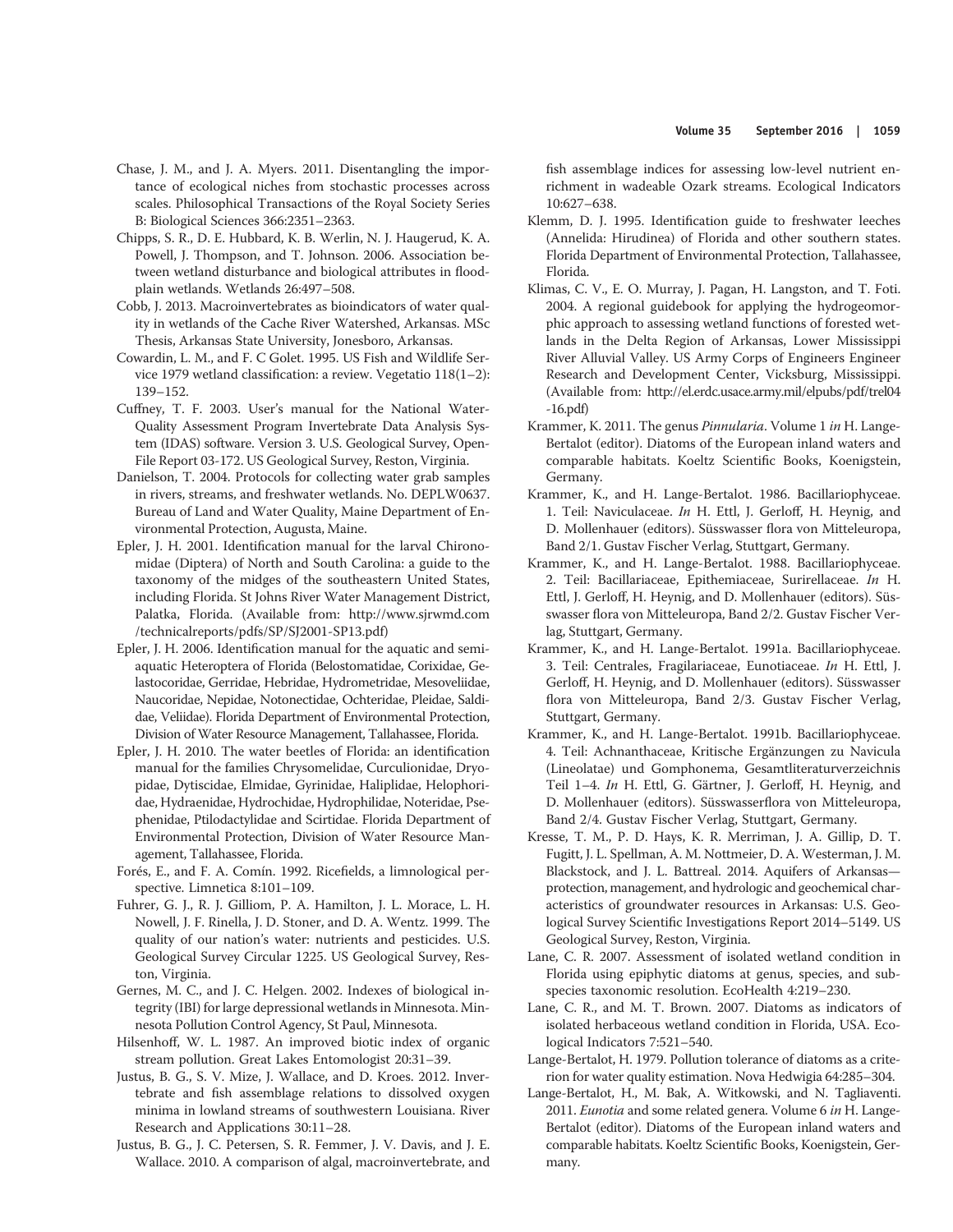#### 1060 | Biological indicators of water quality in wetlands B. G. Justus et al.

- Lenat, D. 1993. A biotic index for the southeastern United States: derivation and list of tolerance values, with criteria for assigning water-quality rating. Journal of the North American Benthological Society 12:279–290.
- Lougheed, V. L., C. A. Parker, and R. J. Stevenson. 2007. Using non-linear responses of multiple taxonomic groups to establish criteria indicative of wetland biological condition. Wetlands 27:96–109.
- McCune, B., and J. B. Grace. 2002. Analysis of ecological communities. MjM Software Design, Gleneden Beach, Oregon.
- Merritt, R. W., K. W. Cummins, and M. B. Berg (editors). 2008. An introduction to the aquatic insects of North America. 4th edition. Kendall/Hunt, Dubuque, Iowa.
- Mitsch, W. J., and J. G. Gosselink. 1993. Wetlands. 2nd edition. Van Nostrand Reinhold, New York.
- Mitsch, W. J., and J. G. Gosselink. 2007. Wetlands. 4<sup>th</sup> edition. Wiley, New York.
- Moulton, S. R., J. G. Kennen, R. M. Goldstein, and J. A. Hambrook. 2002. Revised protocols for sampling algal, invertebrate, and fish communities as part of the National Water-Quality Assessment Program. U.S. Geological Survey Open-File Report 02-150. US Geological Survey, Reston, Virginia.
- National Agriculture Statistics Service. 2015. Field crop quick stats. National Agriculture Statistics Service, Washington, DC. (Available from: http://quickstats.nass.usda.gov/results /069C5D63-7F12-3A32-98CE-F2C36E5730DD)
- Ortiz-Lerín, R., and J. Cambra. 2007. Distribution and taxonomic notes on Eunotia Ehrenberg 1837 (Bacillariophyceae) in rivers and streams of northern Spain. Limnetica 26:415– 434.
- Patrick, R., and C. W. Reimer. 1966. The diatoms of the United States, exclusive of Alaska and Hawaii. Volume 1. Fragilariaceae, Eunotiaceae, Achnanthaceae, Naviculaceae. Monograph No. 13. Academy of Natural Sciences of Philadelphia, Philadelphia, Pennsylvania.
- Patrick, R., and C. W. Reimer. 1975. The diatoms of the United States, exclusive of Alaska and Hawaii. Volume 2. Part 1. Entomoneidaceae, Cymbellaceae, Gomphonemaceae, Epithemaceae. Monograph No. 13. Academy of Natural Sciences of Philadelphia, Philadelphia, Pennsylvania.
- Payn, R. A., M. N. Gooseff, B. L. McGlynn, K. E. Bencala, and S. M. Wondzell. 2012. Exploring changes in the spatial distribution of stream baseflow generation during a seasonal recession. Water Resources Research 48:W04519.
- Porter, S. D. 2008. Algal attributes: an autecological classification of algal taxa collected by the National Water-Quality Assessment Program. U.S. Geological Survey Data Series 329. US Geological Survey, Reston, Virginia.
- Potapova, M., and D. F. Charles. 2003. Distribution of benthic diatoms in U.S. rivers in relation to conductivity and ionic composition. Freshwater Biology 48:1311–1328.
- Potapova, M. G., and D. F. Charles. 2007. Diatom metrics for monitoring eutrophication in rivers of the United States. Ecological Indicators 7:48–70.
- Reiss, K. C., M. T. Brown, and C. R. Lane. 2010. Characteristic community structure of Florida's subtropical wetlands: the Florida wetland condition index for depressional marshes, de-

pressional forested, and flowing water forested wetlands. Wetlands Ecology and Management 18:543–556.

- Richardson, J. S. 2003. Identification manual for the dragonfly larvae (Anisoptera) of Florida. Florida Department of Environmental Protection, Tallahassee, Florida.
- Richardson, J. S. 2010. Identification manual for the damselfly nymphs (Zygoptera) of Florida. Florida Department of Environmental Protection, Tallahassee, Florida.
- Smith, D. G. 2001. Pennak's freshwater invertebrates of the United States: Porifera to Crustacea. 4<sup>th</sup> edition. John Wiley and Sons, New York.
- Smith, R. D., A. Ammann, C. Bartoldus, and M. M. Brinson. 1995. An approach for assessing wetland functions using hydrogeomorphic classification, reference wetlands, and functional indices. Technical Report WRP-DE-9. US Army Corps of Engineers, Engineer Waterways Experiment Station, Vicksburg, Mississippi.
- Spaulding, S. A., D. J. Lubinski, and M. Potapova. 2010. Diatoms of the United States. Institute for Arctic and Alpine Research (INSTAAR), University of Colorado, Boulder, Colorado. (Available from: http://westerndiatoms.colorado.edu)
- Stevenson, R. J., and L. L. Bahls. 1999. Periphyton protocols. Chapter 6 in Rapid bioassessment protocols for use in streams and wadeable rivers: periphyton, benthic macroinvertebrates, and fish. 2<sup>nd</sup> edition. EPA 841-B-99-002. US Environmental Protection Agency, Washington, DC.
- Stoermer, E. F., M. B. Edlund, C. H. Pilskaln, and C. L. Schelske. 1995. Siliceous microfossil distribution in the surficial sediments of Lake Baikal. Journal of Paleolimnology 14:69–82.
- Suren, A., C. Kilroy, P. Lambert, J. Wech, and B. Sorrell. 2011. Are landscape-based wetland condition indices reflected by invertebrate and diatom communities? Wetlands Ecology and Management 19:73–88.
- Tockner, K., and J. A. Stanford. 2002. Riverine flood plains: present state and future trends. Environmental Conservation 29: 308–330.
- USEPA (US Environmental Protection Agency). 1978. EPA method 365.3. Methods for the chemical analysis of water and wastes (MCAWW). EPA/600/4-79/020. US Environmental Protection Agency, Washington, DC.
- USEPA (US Environmental Protection Agency). 1993a. EPA method 353.2. Determination of nitrate-nitrite nitrogen by automated colorimetry. US Environmental Protection Agency, Washington, DC. (Available from: http://www.caslab.com/EPA-Methods /PDF/EPA-Method-3532.pdf)
- USEPA (US Environmental Protection Agency). 1993b. EPA method 365.1. Determination of phosphorous by semi-automated colorimetry. US Environmental Protection Agency, Washington, DC. (Available from: https://www.epa.gov/sites/production/files /2015-08/documents/method\_365-1\_1993.pdf)
- USEPA (US Environmental Protection Agency). 2002. National water quality inventory: 2000 report. EPA-841-R-02-001. Office of Water, US Environmental Protection Agency, Washington, DC.
- USEPA (US Environmental Protection Agency). 2003. Methods for evaluating wetland condition: wetland biological assessment case studies. EPA-822-R-03-013. Office of Water, US Environmental Protection Agency, Washington, DC.